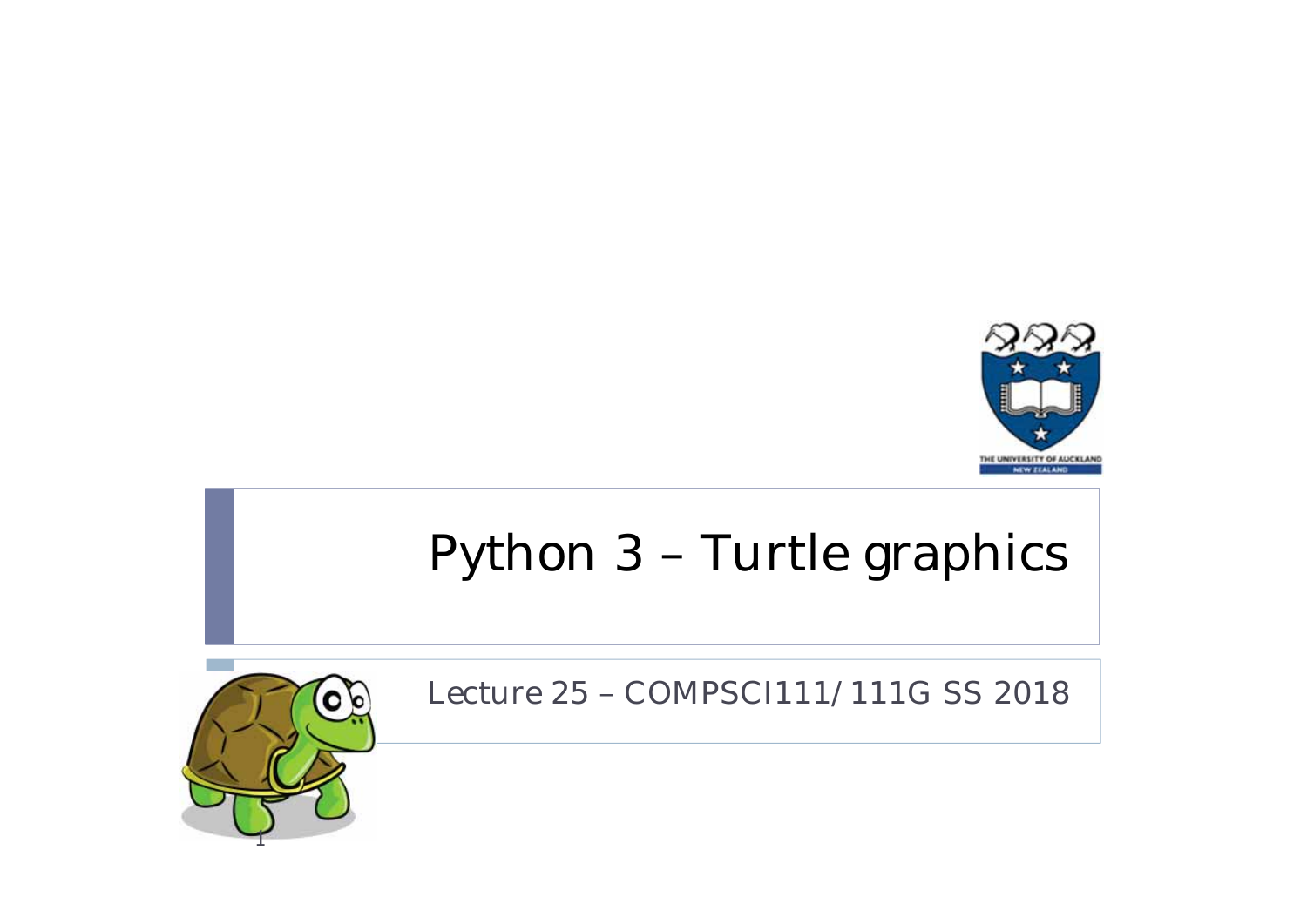

- **The Turtle graphics package** 
	- ▶ Brief history
	- $\mathbf{E}$ Basic commands
	- **Drawing shapes on screen**









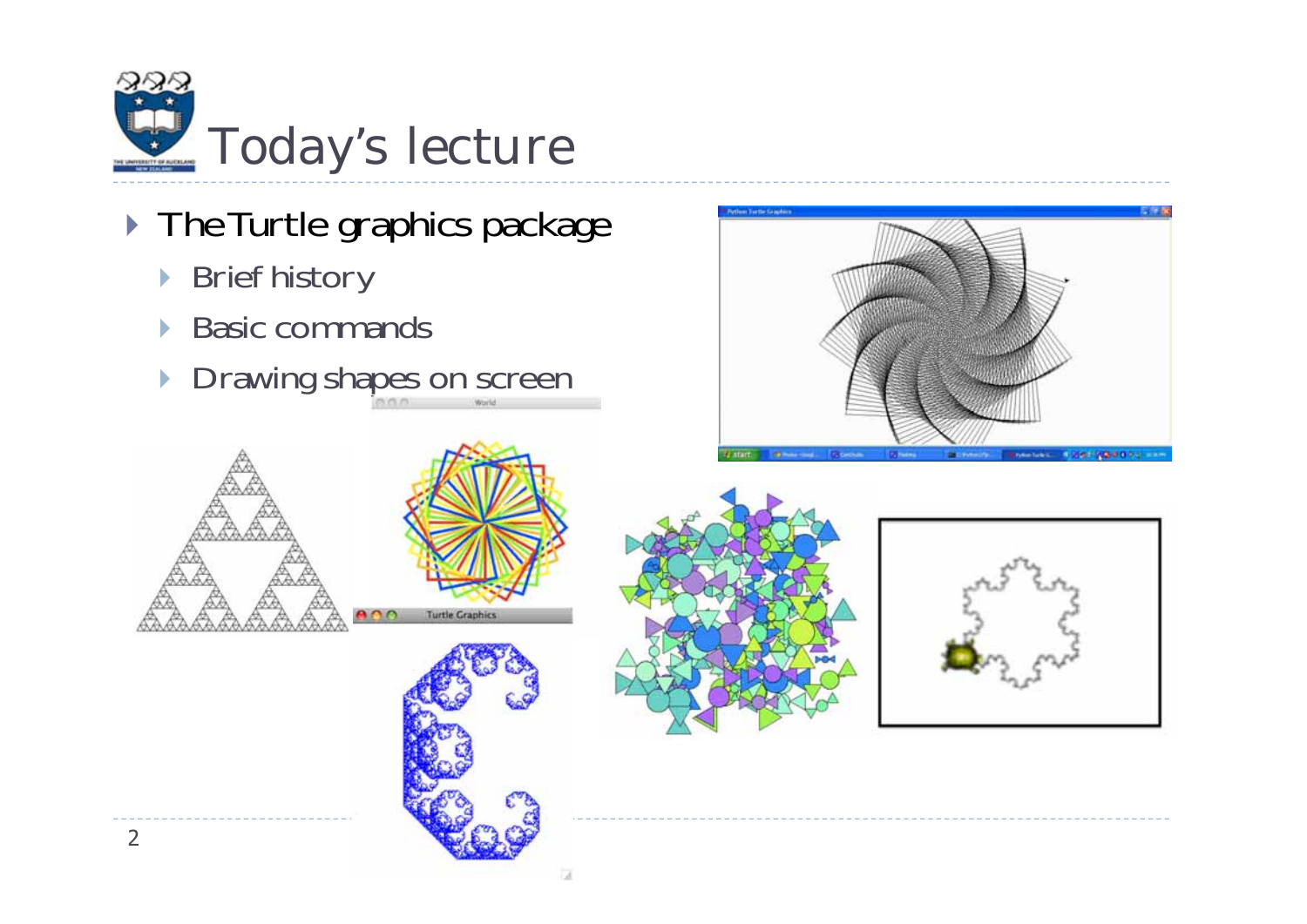## Logo and Turtle graphics

- ▶ In 1967, Seymour Papert and Wally Feurzeig created an interpretive programming language called Logo.
- ▶ Papert added commands to Logo so that he could control a turtle robot, which drew shaped on paper, from his computer
- **Turtle graphics is now part of Python**
- ▶ Using the Turtle involves instructing the turtle to move on the screen and draw lines to create the desired shape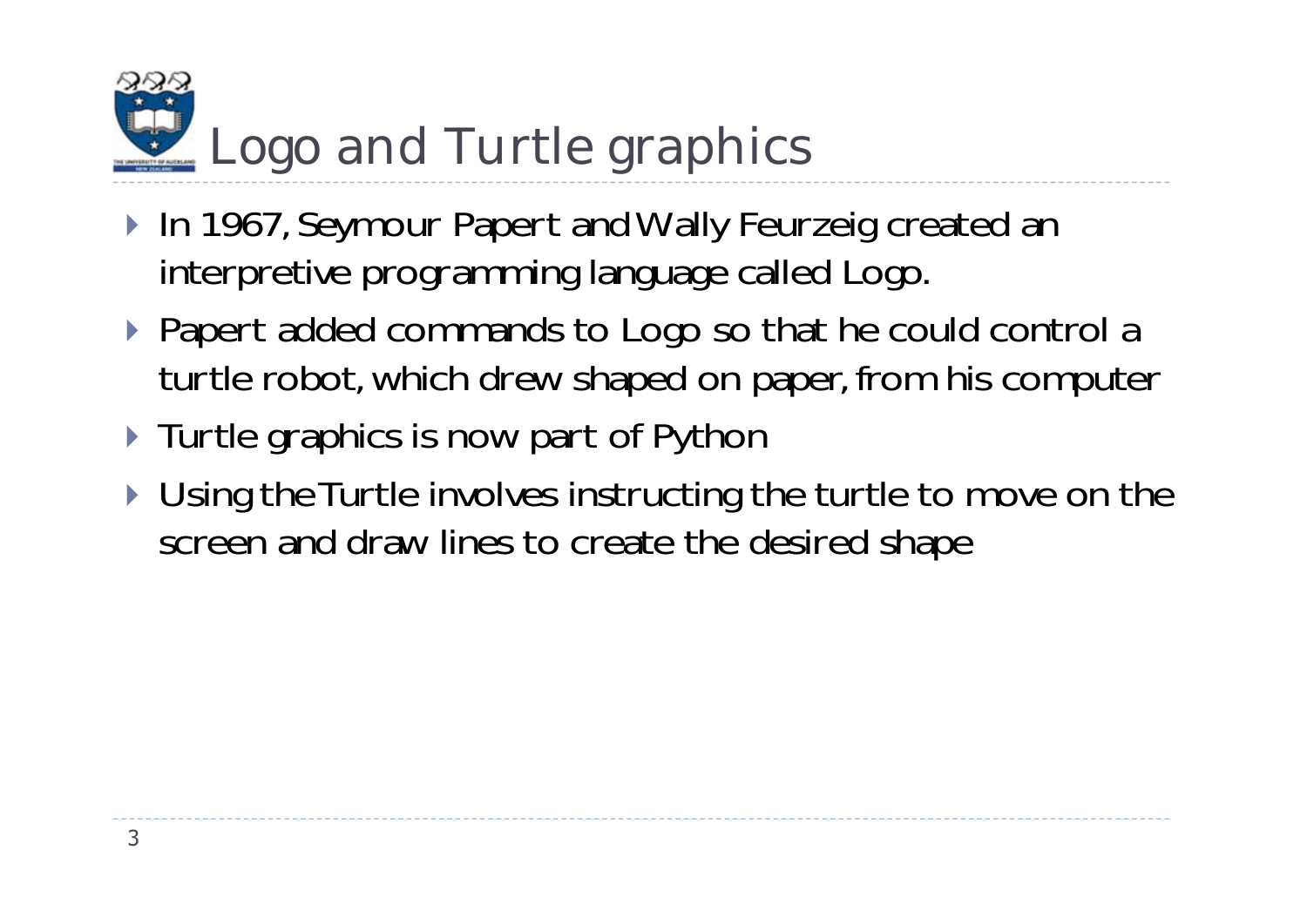

- ▶ Some functions are part of Python's core libraries, in other words they are 'built-in'
	- print()
	- input()
	- float()
- **Other functions need to be imported into your** Python program
- ▶ The turtle module needs to be imported at the start of any Python program that uses it: import turtle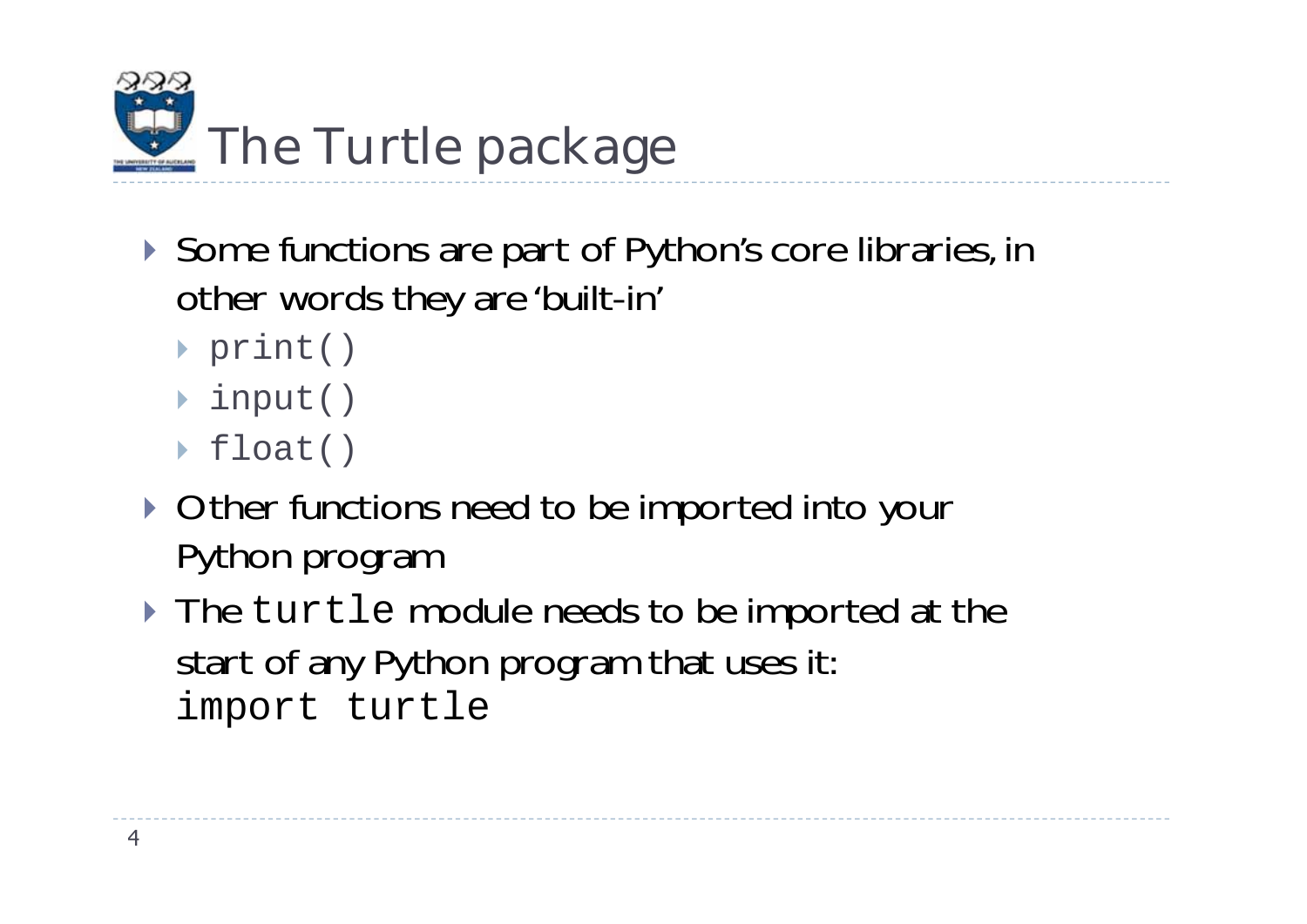

- **There are four basic turtle commands**
- turtle.forward(x)
	- **Moves turtle forward in direction it is facing by x steps**
- turtle.back(x)
	- **Moves turtle backward from its facing direction by x** steps
- turtle.left(x)
	- **Turns the turtle x degrees counterclockwise**
- turtle.right(x)
	- **Turns the turtle x degrees clockwise**

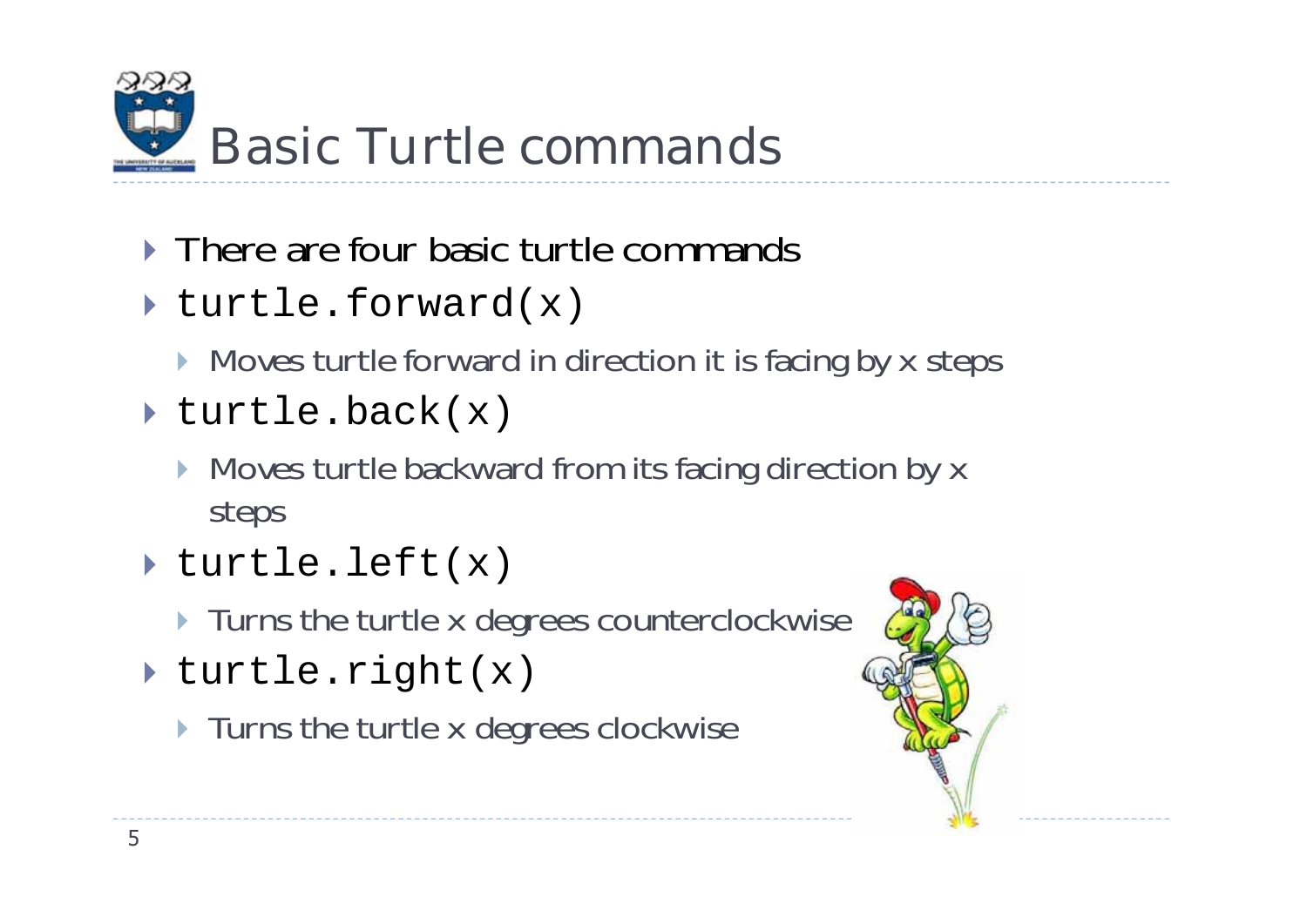

- ▶ Using the Python interpreter in IDLE to demonstrate how to use Turtle graphics
- ▶ First, import the turtle package

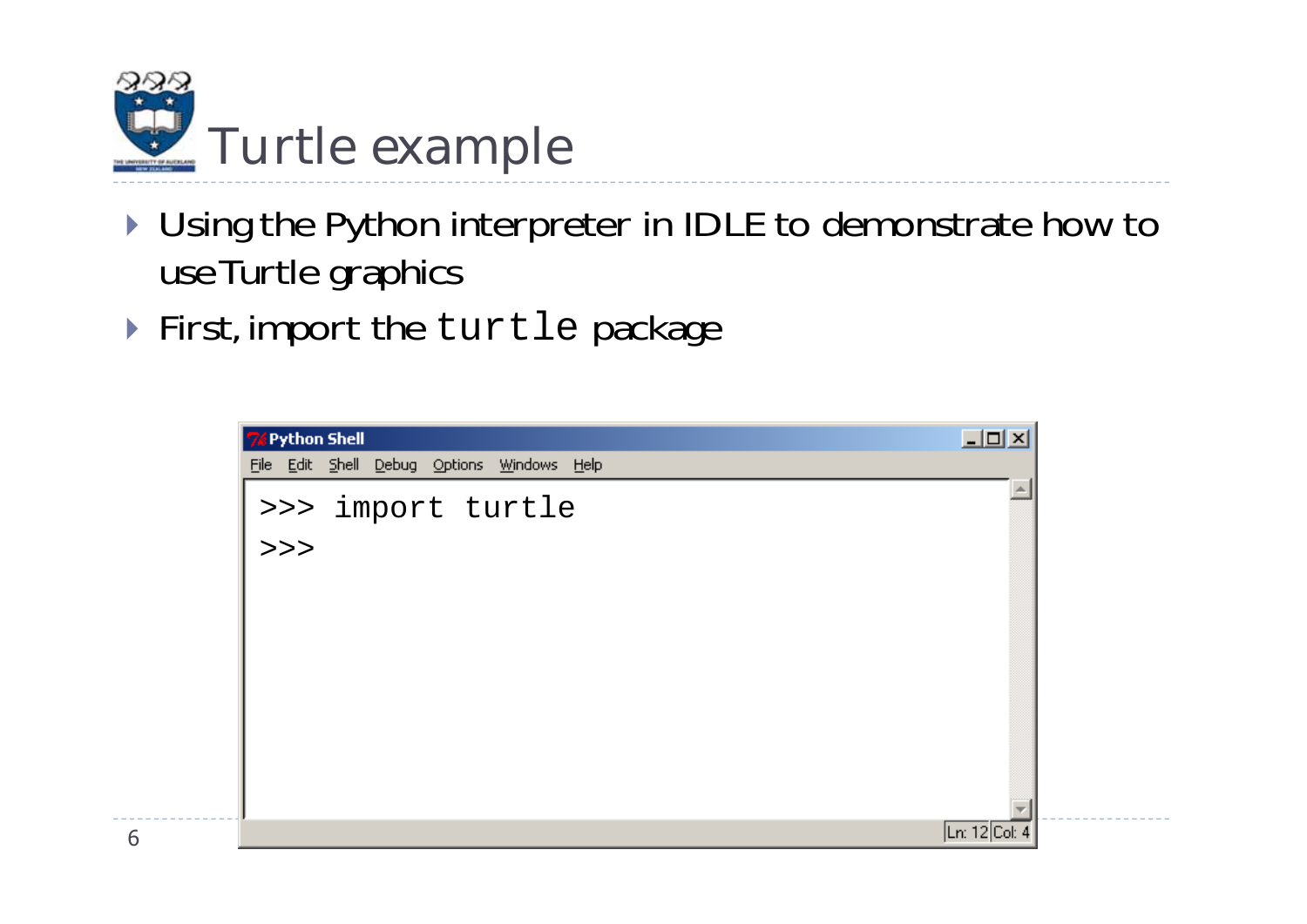

▶ We are going to draw a right-angled triangle



- **Important information:** 
	- **The turtle appears as an icon**
	- $\blacktriangleright$ Initial position: (0, 0)
	- $\blacktriangleright$ Initial direction: East (0°)
	- $\blacktriangleright$ Colour: black
	- $\blacktriangleright$ Line width: 1 pixel
	- $\blacktriangleright$ Pen: down (ready to draw)

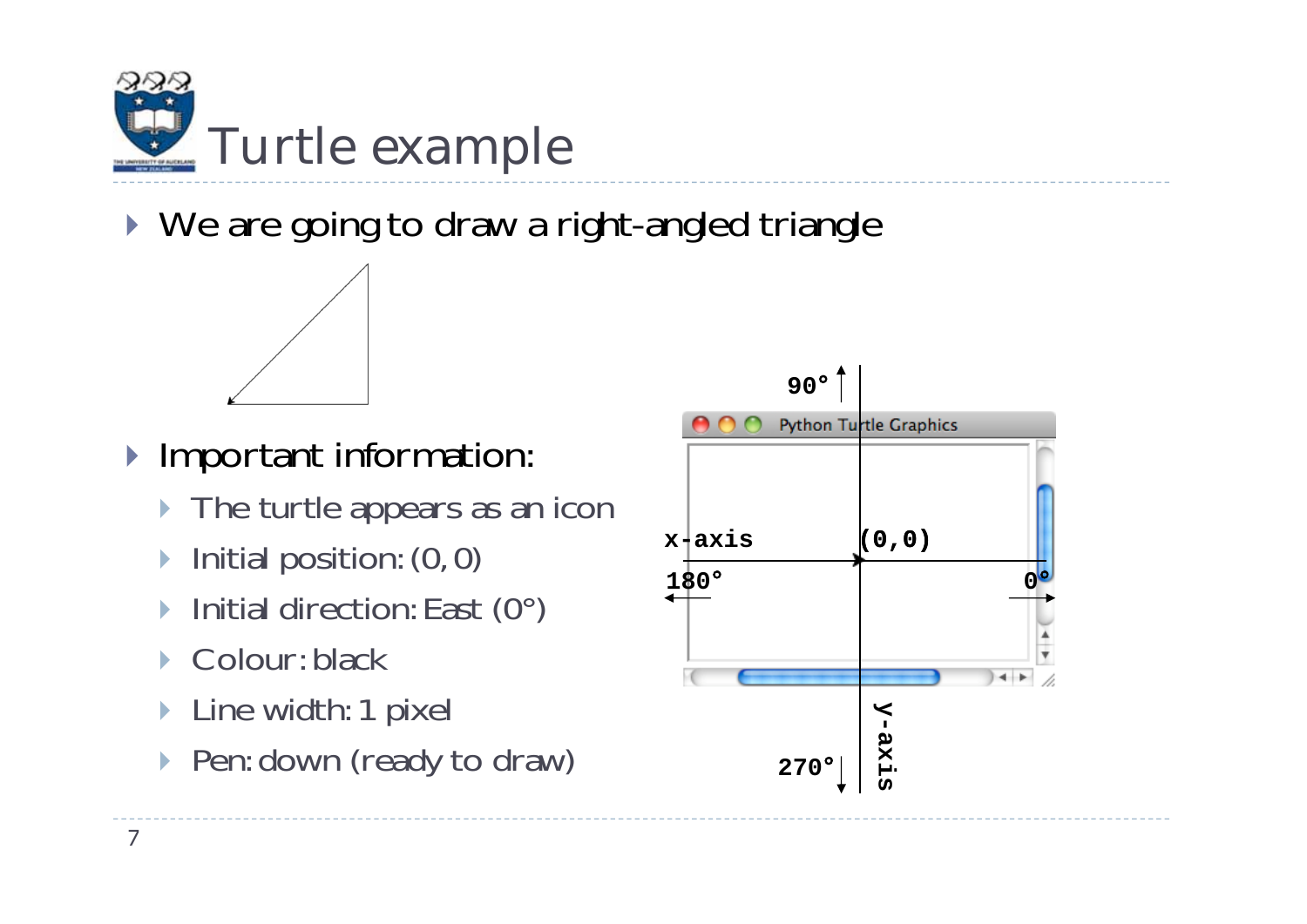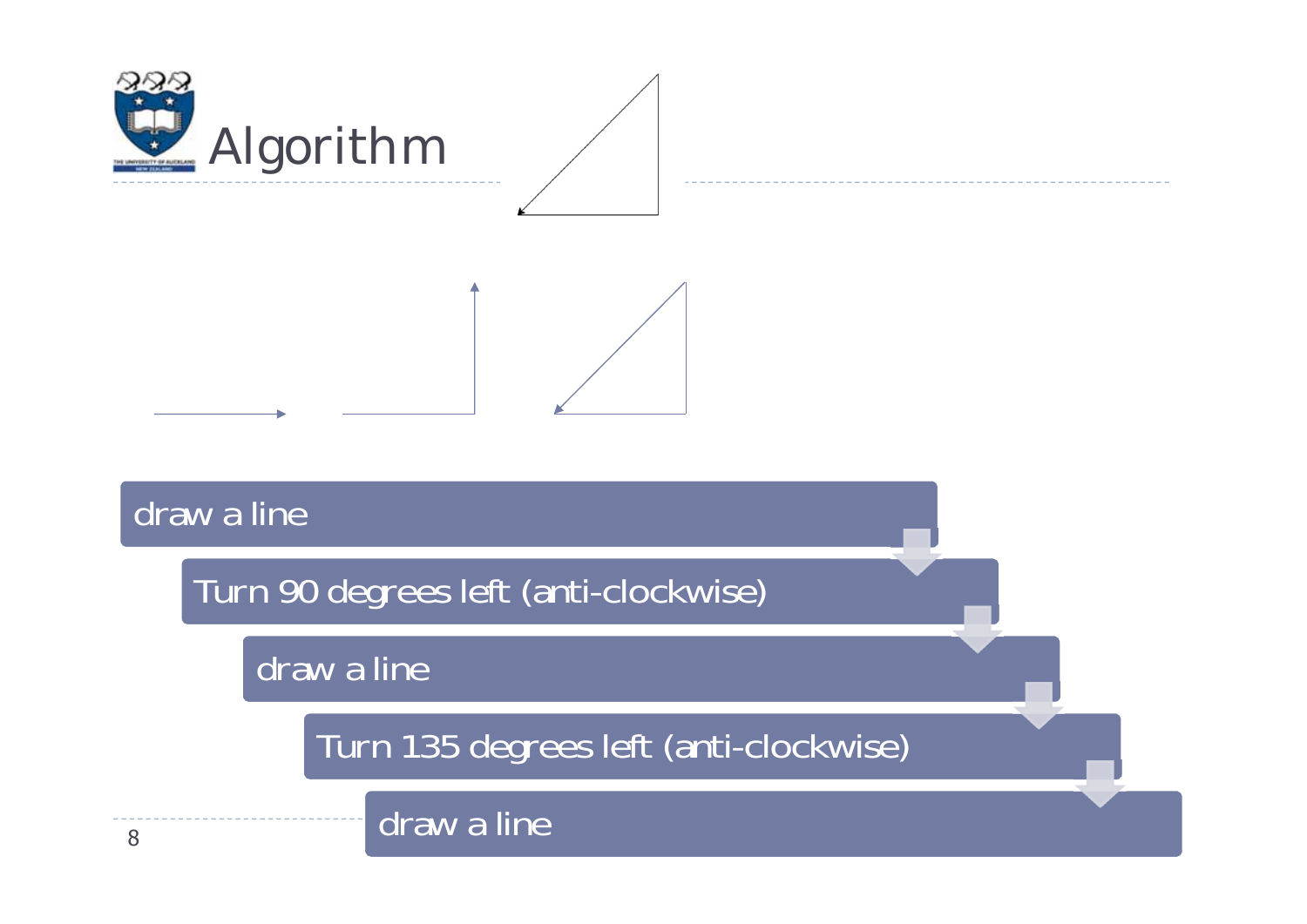



## ▶ Step 1: Draw a line

- 2

 $\sqrt{1-\frac{1}{2}}$ 

|                                            | ADA | <b>Python Turtle Graphics</b> |
|--------------------------------------------|-----|-------------------------------|
| Python Shell                               |     |                               |
| File Edit Shell Debug Options Windows Help |     |                               |
| >>> import turtle                          |     |                               |
| >>                                         |     |                               |
| >>> turtle.forward(200)                    |     |                               |
| >><br>1. Draw a line                       |     |                               |
|                                            |     |                               |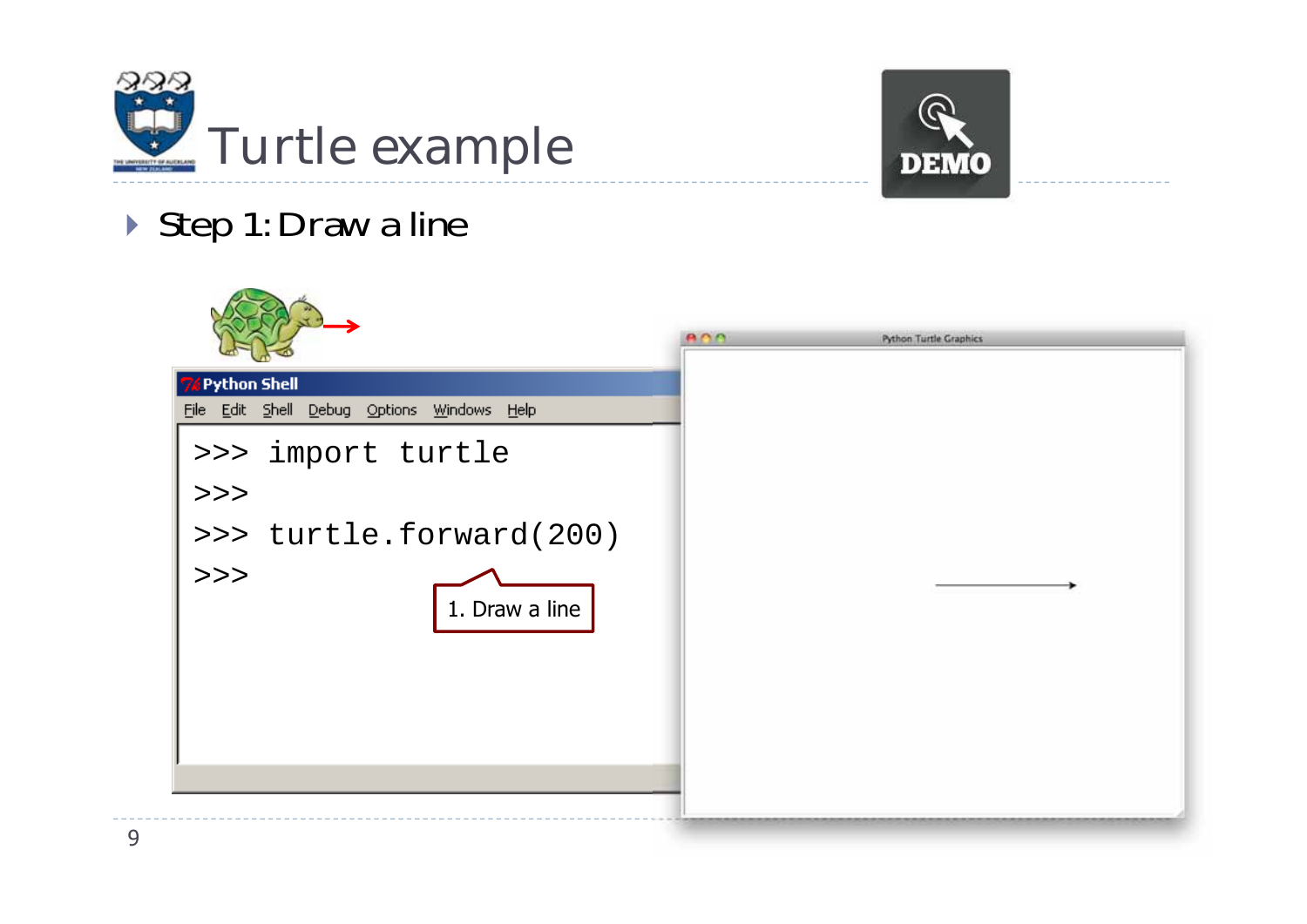

90degree

Initial direction: 0

▶ Note how the turtle is now facing upward after being turned 90 degrees left

|                                                                                           | 800<br><b>Python Turtle Graphics</b> |  |
|-------------------------------------------------------------------------------------------|--------------------------------------|--|
| <b>74 Python Shell</b><br>File Edit Shell Debug Options Windows Help<br>>>> import turtle |                                      |  |
| >><br>>>> turtle.forward(200)<br>>>> turtle.left(90)                                      |                                      |  |
| >>                                                                                        |                                      |  |
|                                                                                           |                                      |  |
|                                                                                           |                                      |  |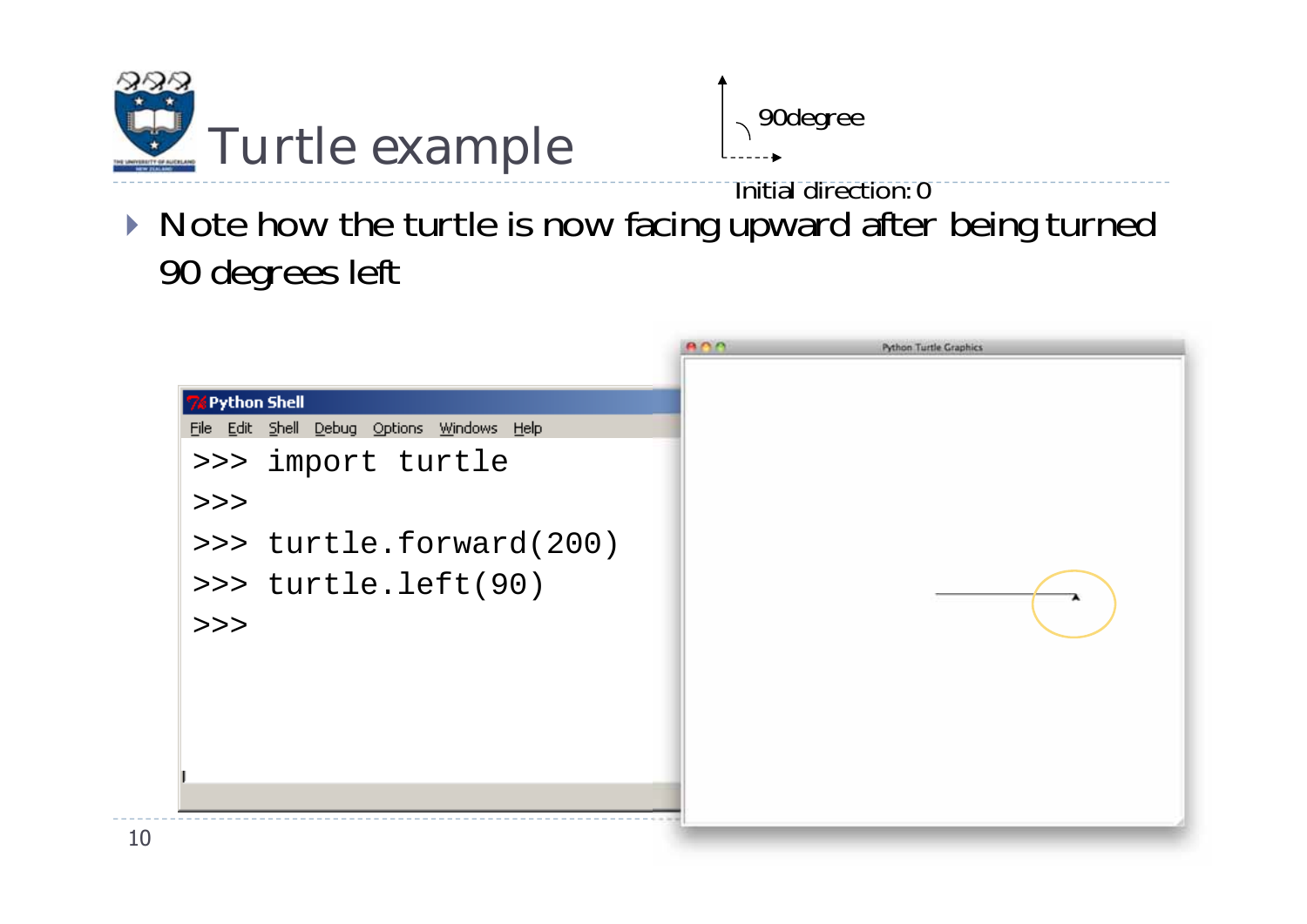

## ▶ Step 3: draw a line

|                                            | <b>BOO</b> | <b>Python Turtle Graphics</b> |
|--------------------------------------------|------------|-------------------------------|
| <b>Python Shell</b>                        |            |                               |
| File Edit Shell Debug Options Windows Help |            |                               |
| >>> import turtle                          |            |                               |
| >>                                         |            |                               |
| >>> turtle.forward(200)                    |            |                               |
| >>> turtle.left(90)                        |            |                               |
| >>> turtle.forward(200)                    |            |                               |
| >>                                         |            |                               |
|                                            |            |                               |
|                                            |            |                               |
|                                            |            |                               |
|                                            |            |                               |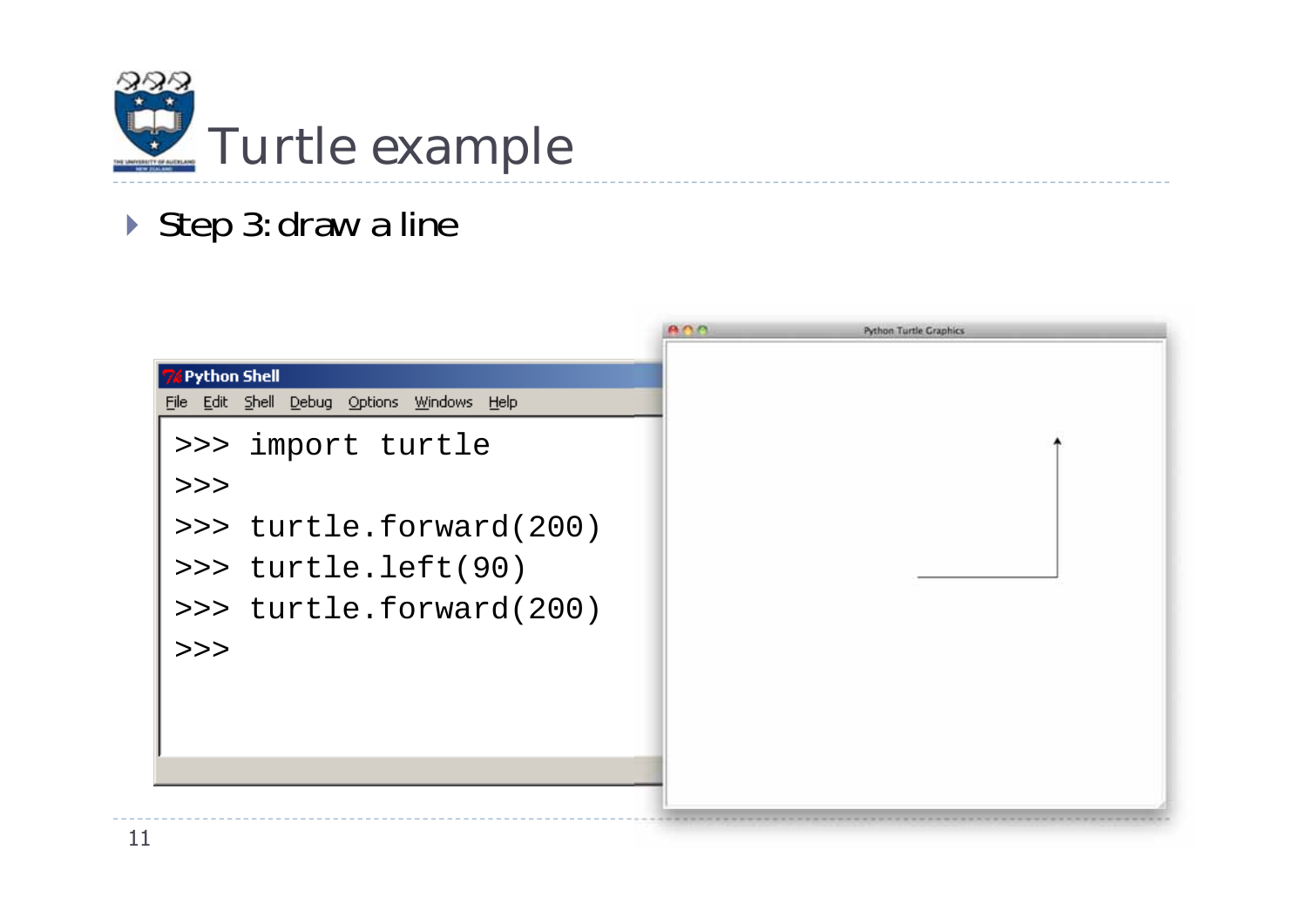

▶ Step 4: turn 135 degree left (anti-clockwise)

|                                            | $\bullet$ $\bullet$ $\bullet$ | <b>Python Turtle Graphics</b> |
|--------------------------------------------|-------------------------------|-------------------------------|
| Python Shell                               |                               |                               |
| File Edit Shell Debug Options Windows Help |                               |                               |
| >>> import turtle                          |                               |                               |
| >>                                         |                               |                               |
| >>> turtle.forward(200)                    |                               |                               |
| >>> turtle.left(90)                        |                               |                               |
| >>> turtle.forward(200)                    |                               |                               |
| >>> turtle.left(135)                       |                               |                               |
| >>                                         |                               |                               |
|                                            |                               |                               |
|                                            |                               |                               |
|                                            |                               |                               |
|                                            |                               |                               |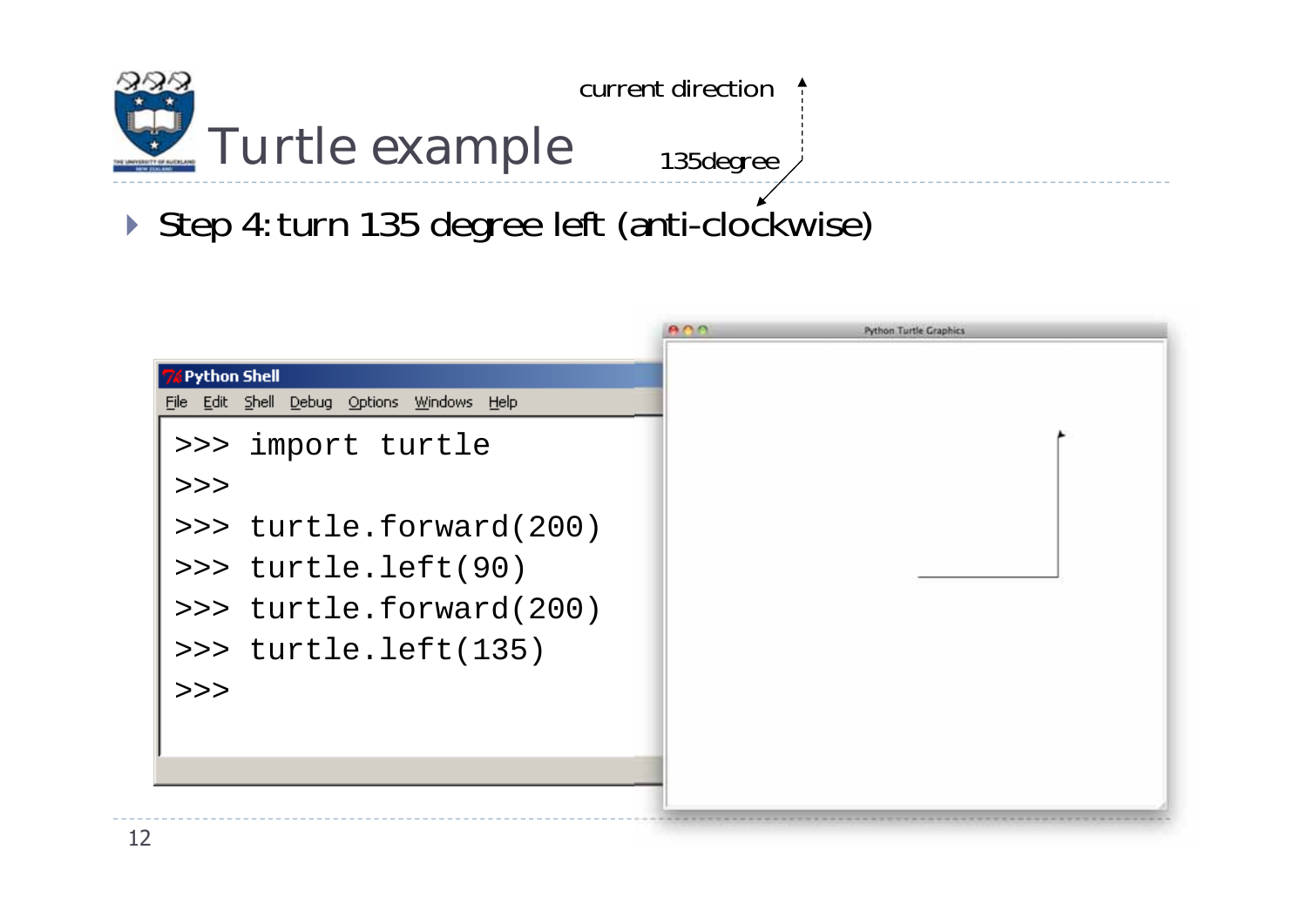

▶ Working out the length of the longest side using the Pythagoras' formula

| <b>Python Shell</b>                                                            |  |               |  |
|--------------------------------------------------------------------------------|--|---------------|--|
| Shell Debug Options<br><u>W</u> indows<br>– Help<br><b>Edit</b><br><b>Eile</b> |  |               |  |
| >>> import turtle                                                              |  |               |  |
| >>                                                                             |  |               |  |
| >>> turtle.forward(200)                                                        |  |               |  |
| $\rightarrow$ turtle.left(90)                                                  |  |               |  |
| >>> turtle.forward(200)                                                        |  |               |  |
| $\texttt{>>}$ turtle.left(135)                                                 |  |               |  |
| >>> c = $((200**2)+(200**2))**0.5$ #around 283 steps                           |  |               |  |
|                                                                                |  |               |  |
|                                                                                |  |               |  |
|                                                                                |  | Ln: 12 Col: 4 |  |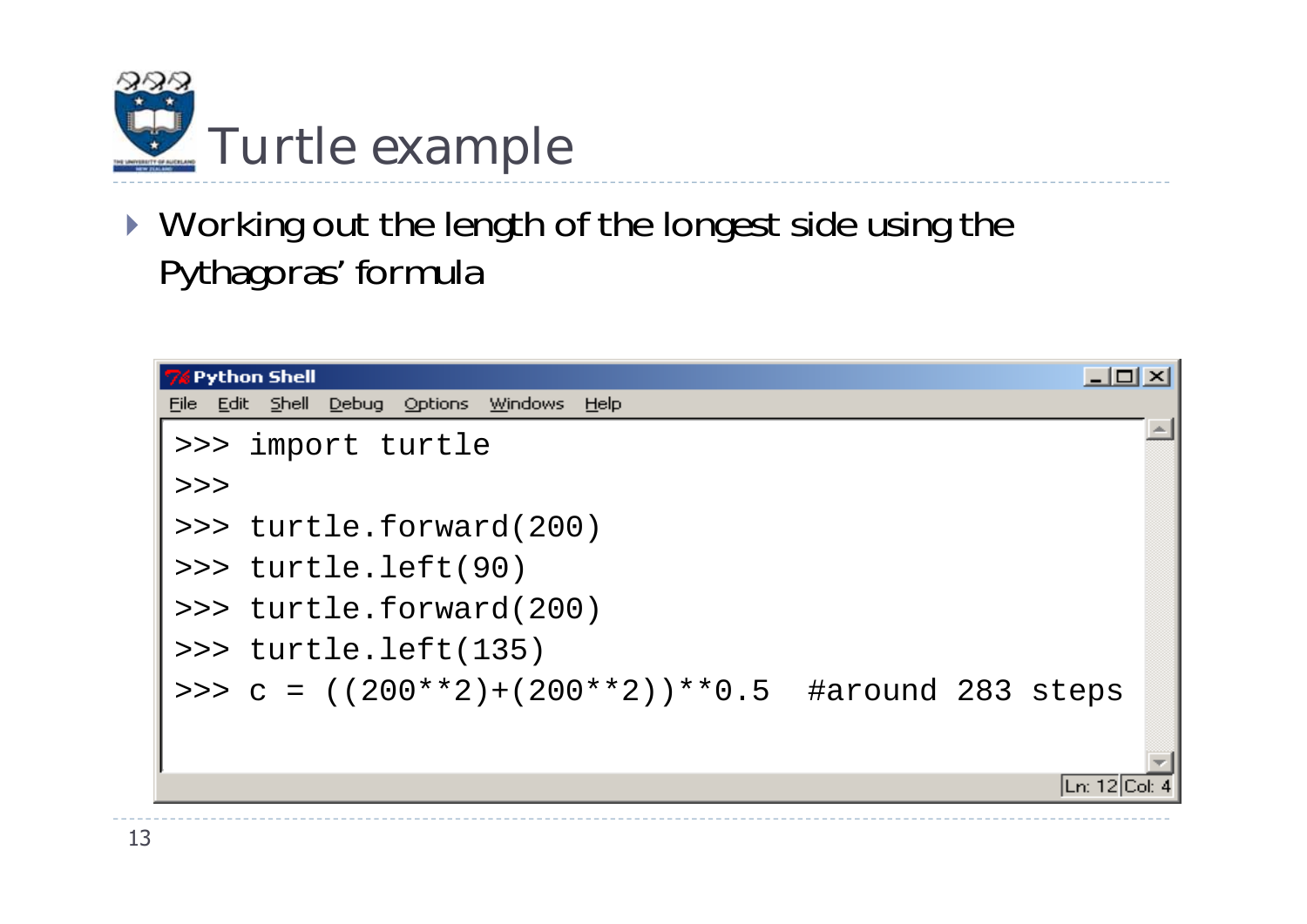

- ▶ Step 6: draw a line
- **The finished image**



14

>>>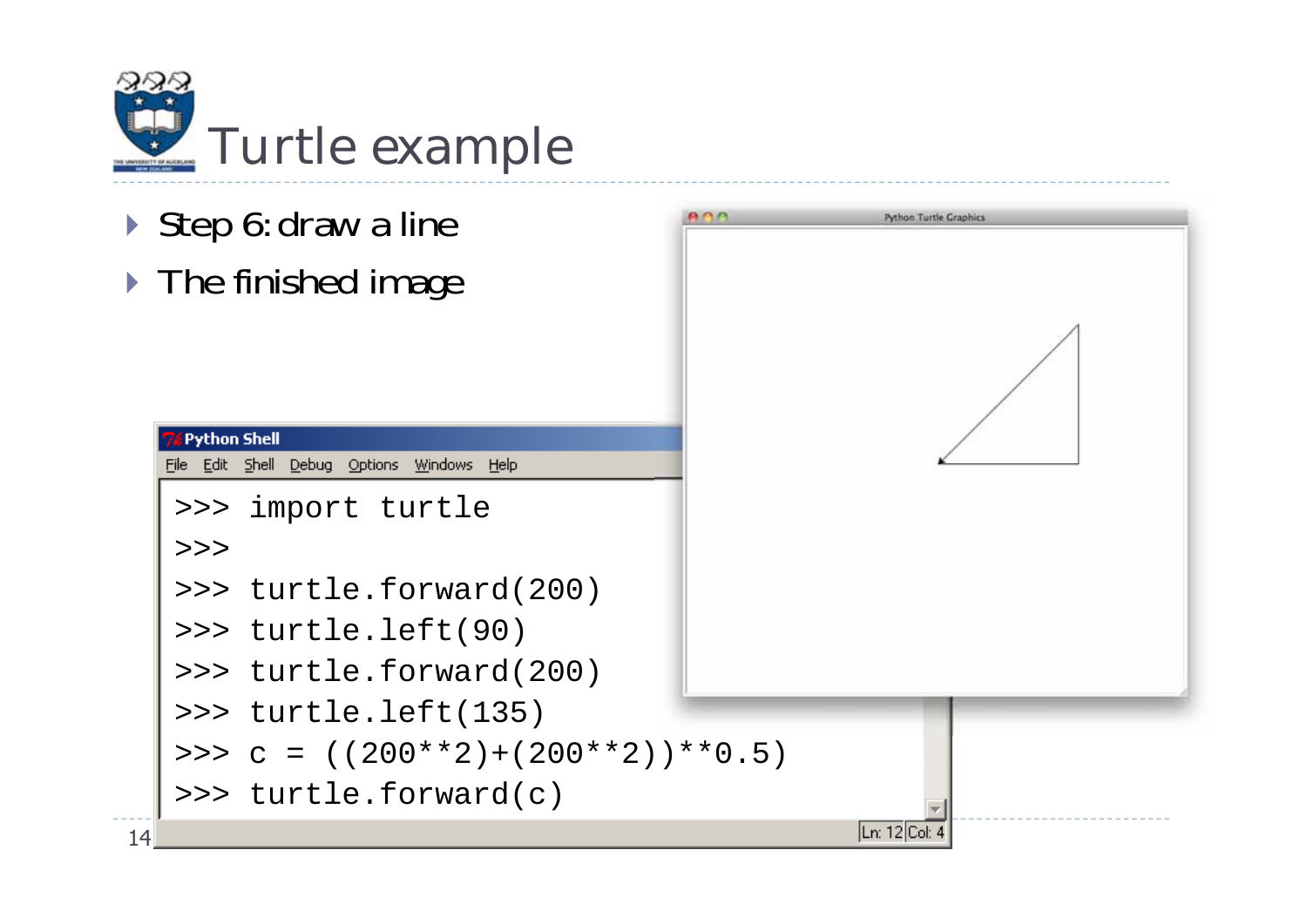

- ▶ We can use loops when drawing shapes using Turtle graphics
- ▶ Write a program that will draw a square using a loop

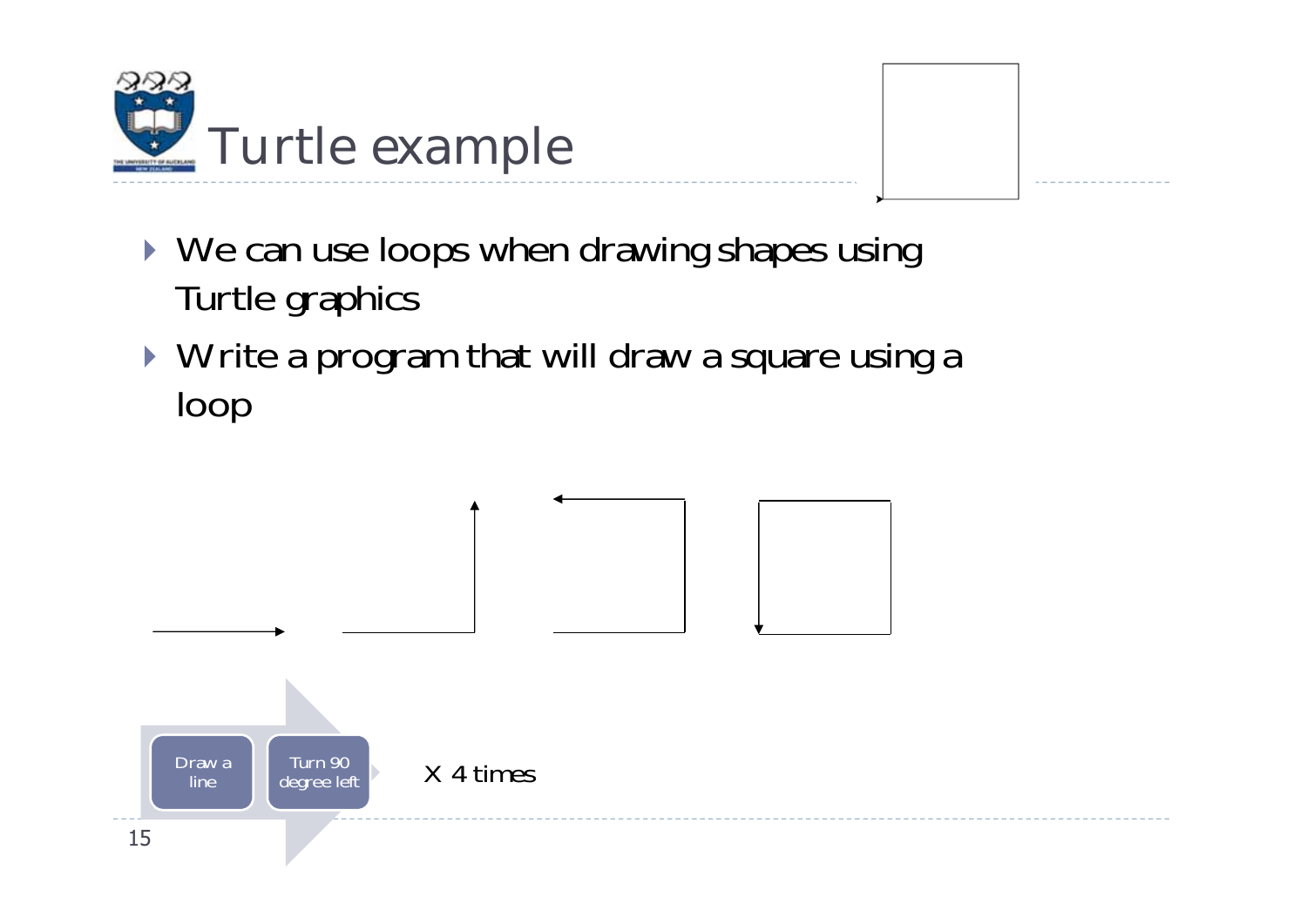



- ▶ We can use loops when drawing shapes using Turtle graphics
- ▶ Write a program that will draw a square using a loop

```
import turtle
count = 0
while count < 4:
    turtle.forward(200)
    turtle.left(90)
    count = count + 1
```
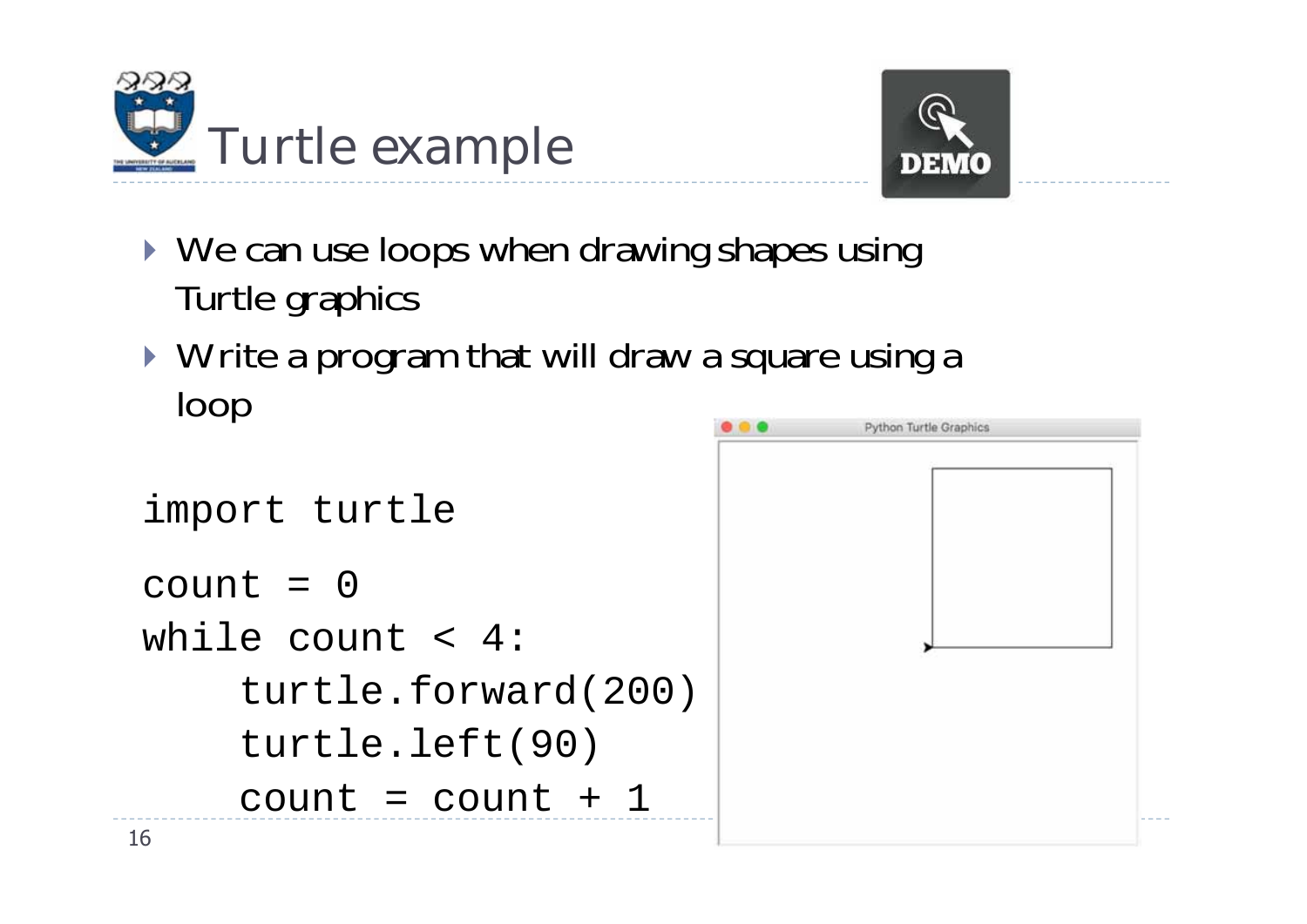



▶ Write a Python program that draws a rectangle. The long sides must be 300 steps long and the short sides must be 150 steps long

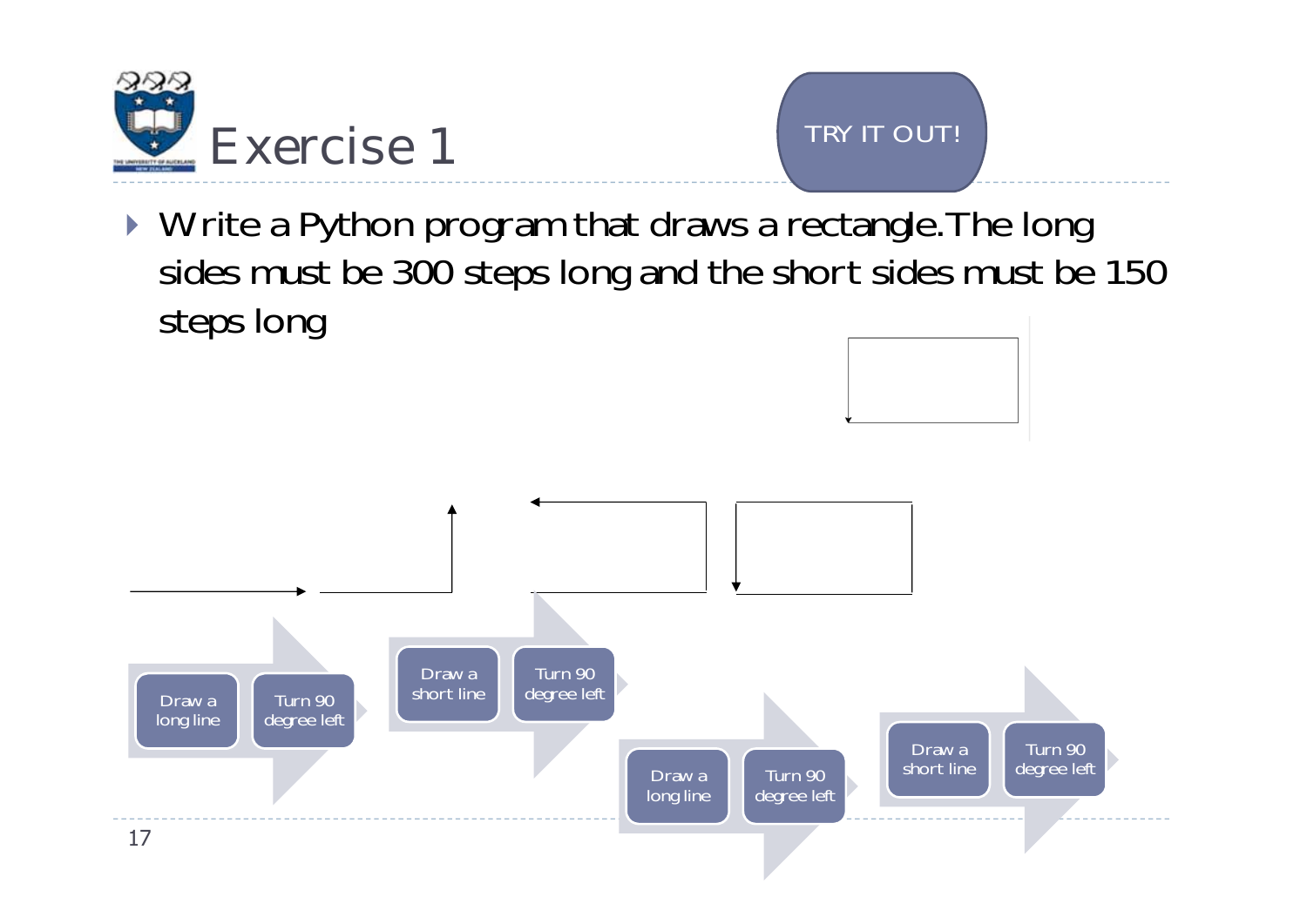



▶ Write a program that will draw a circle



- Steps:
	- $\blacktriangleright$ Draw a short line (2 pixels)
	- ▶ Turn 1 degree
	- ▶ Repeat the above steps 360 times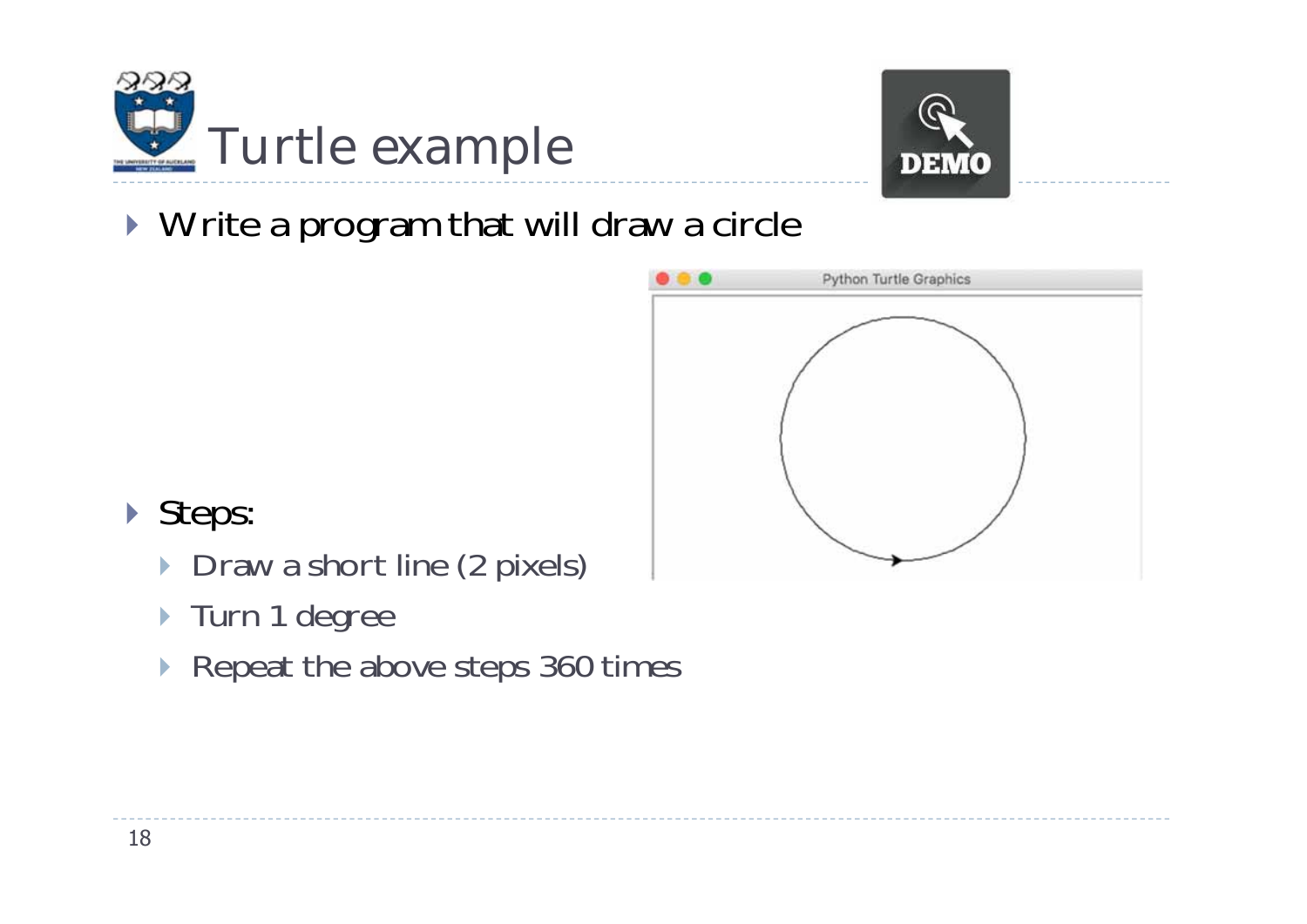



▶ Write a program that will draw a circle

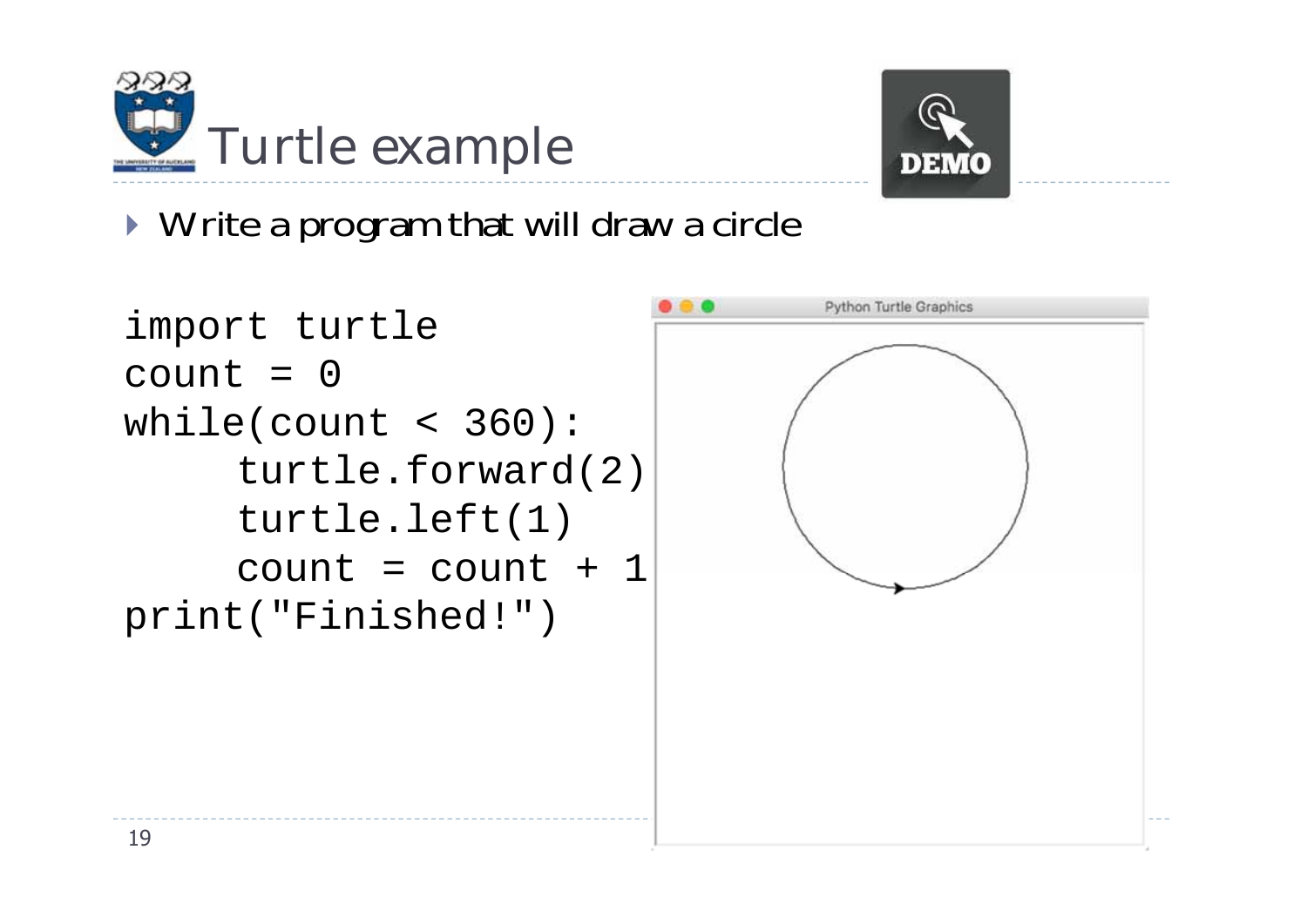

```
Consider the following program:
import turtle
count = 0length = 100while count < 4:turtle.forward(length)
    turtle.left(90)
    count = count + 1
    length = length - 10
```




▶ Which of the following pictures demonstrates the output generated by the program above?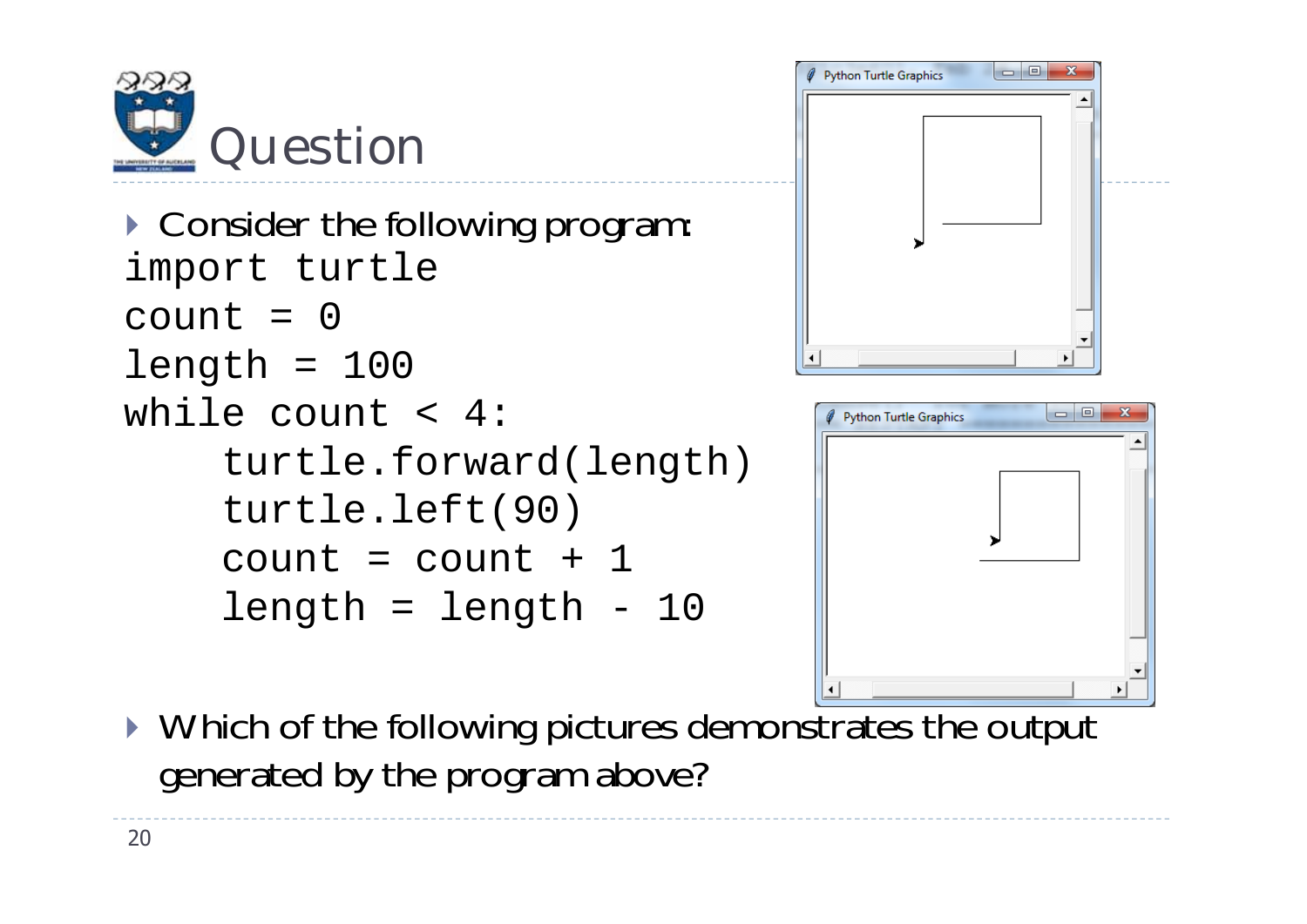

- ► How to draw a star?
	- How many steps do you need?
	- ▶ What is the size/length for each step? E.g. 400 pixels
	- ▶ What is the turning angle for each step?



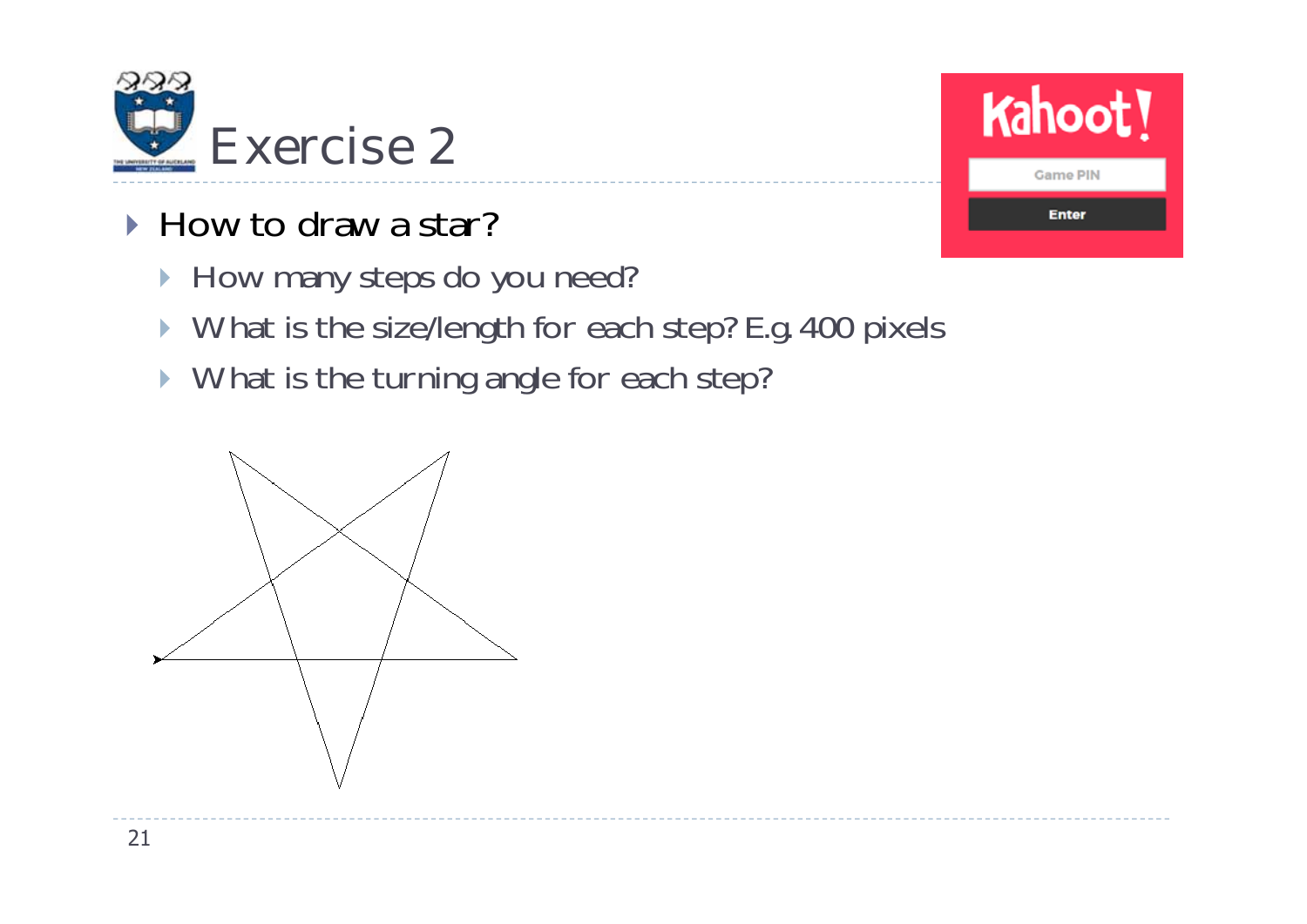



**Draw the shape that is produced by the following Python program:** import turtle  $count = 0$ 

while(count < 180): turtle.forward(2) turtle.right(1)  $count = count + 1$ turtle.right(45) turtle.forward(300) turtle.left(90) turtle.back(150) turtle.right(45) turtle.back(250)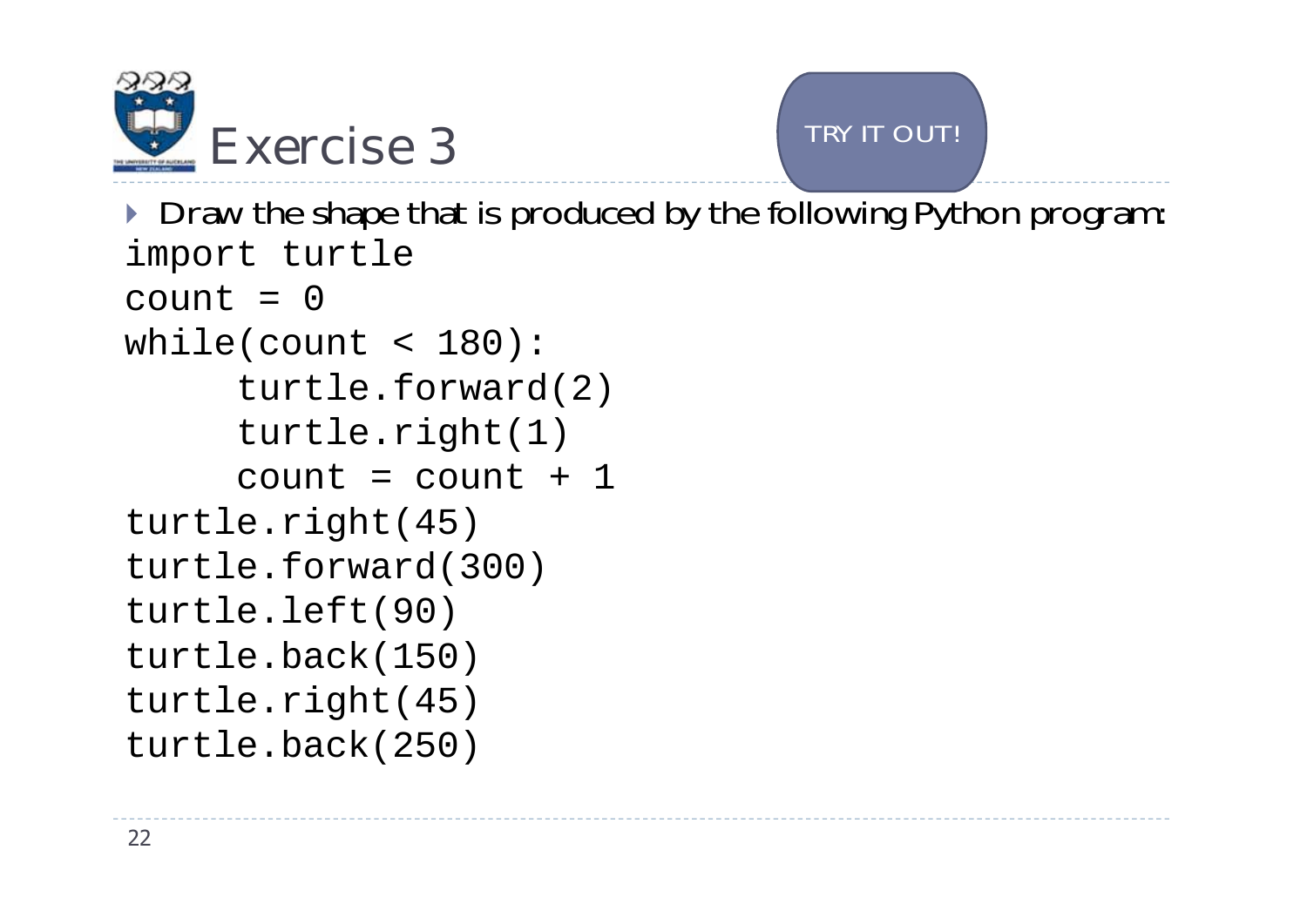



Draw the shape that is produced by the following Python program:

```
import turtle 
   big_line = 100
   little_line = 50
   angle = 90
   turtle.left(angle)
   turtle.forward(big_line)
   count = 0while count < 4:turtle.right(angle//2)
      if count != 3:
          turtle.forward(little_line)
      else:turtle.forward(big_line)
       count = count + 1
turtle.right(90)
23 turtle.forward(130)
```